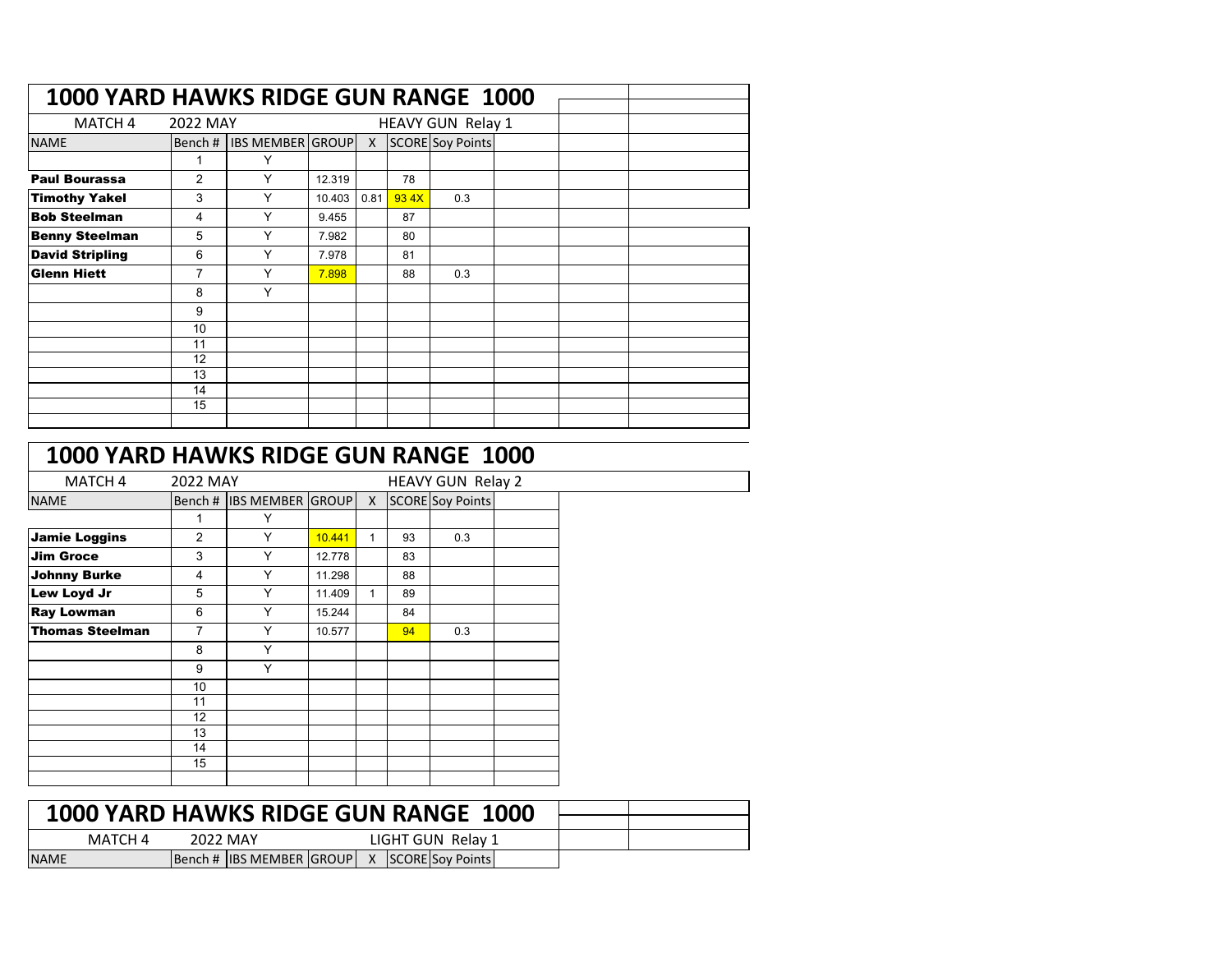|                        | 1              | Y |        |          |    |      |  |
|------------------------|----------------|---|--------|----------|----|------|--|
| <b>Paul Bourassa</b>   | 2              | Υ | 14.417 | $\Omega$ | 45 |      |  |
| <b>Ray Lowman</b>      | 3              | Y | 11.008 | $\Omega$ | 40 |      |  |
| <b>Andy Walser</b>     | 4              | Y | 7.19   | $\Omega$ | 46 |      |  |
| <b>Travis Bowers</b>   | 5              | Y | 8.189  | $\Omega$ | 47 |      |  |
| <b>Barry Glover</b>    | 6              | N | 11.376 | $\Omega$ | 39 |      |  |
| Lew Loyd Jr            | $\overline{7}$ | Y | 5.029  | $\Omega$ | 45 | 0.45 |  |
| <b>Jim Groce</b>       | 8              | Υ | 5.079  | 0.63     | 47 | 0.45 |  |
| <b>David Stripling</b> | 9              | Y | 8.457  | $\Omega$ | 40 |      |  |
|                        | 10             | Y |        |          |    |      |  |
|                        | 11             |   |        |          |    |      |  |
|                        | 12             | N |        |          |    |      |  |
|                        | 13             |   |        |          |    |      |  |
|                        | 14             |   |        |          |    |      |  |
|                        | 15             |   |        |          |    |      |  |
|                        |                |   |        |          |    |      |  |

| 1000 YARD HAWKS RIDGE GUN RANGE 1000 |                               |                          |        |                |    |                         |  |  |  |  |  |  |
|--------------------------------------|-------------------------------|--------------------------|--------|----------------|----|-------------------------|--|--|--|--|--|--|
| MATCH 4                              | 2022 MAY<br>LIGHT GUN Relay 2 |                          |        |                |    |                         |  |  |  |  |  |  |
| <b>NAME</b>                          |                               | Bench # IBS MEMBER GROUP |        | $\overline{X}$ |    | <b>SCORE</b> Soy Points |  |  |  |  |  |  |
|                                      | 1                             | Y                        |        |                |    |                         |  |  |  |  |  |  |
| <b>Timothy Yakel</b>                 | 2                             | Y                        | 7.07   |                | 41 |                         |  |  |  |  |  |  |
| <b>Bob Steelman</b>                  | 3                             | Υ                        | 6.773  |                | 34 |                         |  |  |  |  |  |  |
| <b>Thomas Steelman</b>               | 4                             | Y                        | 7.553  |                | 42 |                         |  |  |  |  |  |  |
| <b>Nathan Grit</b>                   | 5                             | Y                        | 11.617 |                | 39 |                         |  |  |  |  |  |  |
| <b>Glenn Hiett</b>                   | 6                             | Υ                        | 7.542  |                | 36 |                         |  |  |  |  |  |  |
| <b>Jamie Loggins</b>                 | $\overline{7}$                | Υ                        | 5.016  |                | 41 | 0.45                    |  |  |  |  |  |  |
| <b>Benny Steelman</b>                | 8                             | Y                        | 7.23   | 0.75           | 45 | 0.45                    |  |  |  |  |  |  |
| <b>Johnny Burke</b>                  | 9                             | Υ                        | 9.644  |                | 37 |                         |  |  |  |  |  |  |
|                                      | 10                            | Υ                        |        |                |    |                         |  |  |  |  |  |  |
|                                      | 11                            |                          |        |                |    |                         |  |  |  |  |  |  |
|                                      | 12                            |                          |        |                |    |                         |  |  |  |  |  |  |
|                                      | 13                            |                          |        |                |    |                         |  |  |  |  |  |  |
|                                      | 14                            |                          |        |                |    |                         |  |  |  |  |  |  |
|                                      | 15                            |                          |        |                |    |                         |  |  |  |  |  |  |
|                                      |                               |                          |        |                |    |                         |  |  |  |  |  |  |

| 1000 YARD HAWKS RIDGE GUN RANGE 1000 |          |                           |  |                         |  |  |
|--------------------------------------|----------|---------------------------|--|-------------------------|--|--|
| MATCH 4                              | 2022 MAY |                           |  | <b>TACT GUN Relay 1</b> |  |  |
| <b>NAME</b>                          |          | Bench # IIBS MEMBER GROUP |  | X SCORE Soy Points      |  |  |
|                                      |          |                           |  |                         |  |  |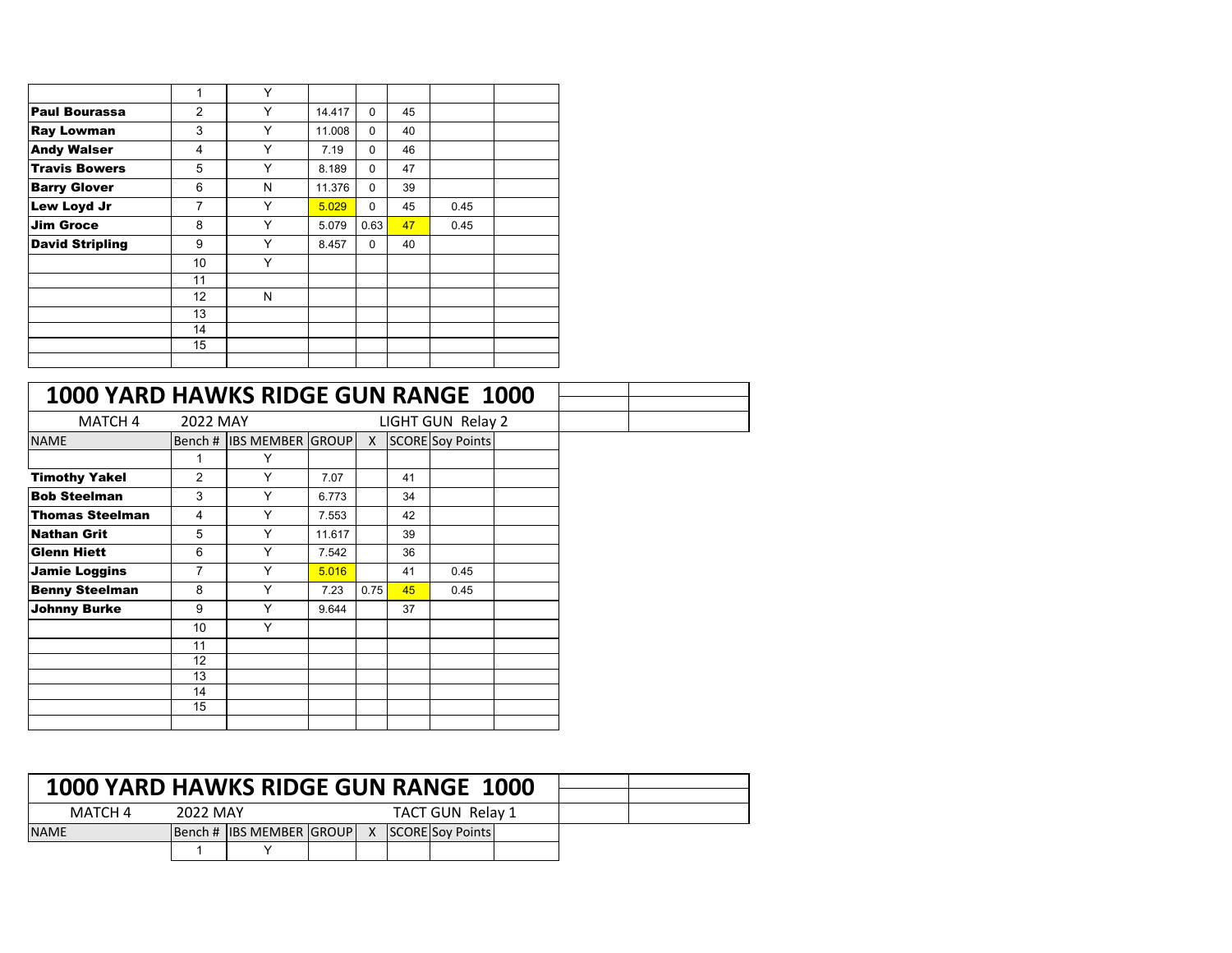| <b>Andy Walser</b>   | 2  | Y | 7.265  | 48 | 0.3 |  |
|----------------------|----|---|--------|----|-----|--|
| <b>Nathan Grit</b>   | 3  | Y | 8.048  | 21 |     |  |
| Paul Bourassa        | 4  | Y | 1 ON   |    |     |  |
| <b>Travis Bowers</b> | 5  | Υ | 5.383  | 45 | 0.3 |  |
| <b>Bob Steelman</b>  | 6  | Y | 9.837  | 42 |     |  |
| <b>Barry Glover</b>  | 7  | N | 6.198  | 40 |     |  |
| <b>Timothy Yakel</b> | 8  | Υ | 11.076 | 43 |     |  |
|                      | 9  |   |        |    |     |  |
|                      | 10 |   |        |    |     |  |
|                      | 11 |   |        |    |     |  |
|                      | 12 |   |        |    |     |  |
|                      | 13 |   |        |    |     |  |
|                      | 14 |   |        |    |     |  |
|                      | 15 |   |        |    |     |  |
|                      |    |   |        |    |     |  |

| 1000 YARD HAWKS RIDGE GUN RANGE 1000 |    |                                |        |      |    |                         |  |  |
|--------------------------------------|----|--------------------------------|--------|------|----|-------------------------|--|--|
| MATCH 4                              |    | 2022 MAY<br>FACT GUN Relay 1   |        |      |    |                         |  |  |
| <b>NAME</b>                          |    | Bench #  IBS MEMBER  GROUP   X |        |      |    | <b>SCORE</b> Soy Points |  |  |
|                                      |    |                                |        |      |    |                         |  |  |
|                                      | 2  |                                |        |      |    |                         |  |  |
| <b>Paul Bourassa</b>                 | 3  | Y                              | 14.917 | 1.58 | 42 | 0.2                     |  |  |
| <b>Timothy Yakel</b>                 | 4  | Y                              | 10.944 |      | 39 |                         |  |  |
| <b>Barry Glover</b>                  | 5  | N                              | 10.499 |      | 47 |                         |  |  |
| <b>Benny Steelman</b>                | 6  | Υ                              | 11.4   |      | 40 |                         |  |  |
| <b>Nathan Grit</b>                   | 7  | Υ                              | 6.672  |      | 45 | 0.2                     |  |  |
|                                      | 8  |                                |        |      |    |                         |  |  |
|                                      | 9  |                                |        |      |    |                         |  |  |
|                                      | 10 |                                |        |      |    |                         |  |  |
|                                      | 11 |                                |        |      |    |                         |  |  |
|                                      | 12 |                                |        |      |    |                         |  |  |
|                                      | 13 |                                |        |      |    |                         |  |  |
|                                      | 14 |                                |        |      |    |                         |  |  |
|                                      | 15 |                                |        |      |    |                         |  |  |
|                                      |    |                                |        |      |    |                         |  |  |

| <b>1000 YARD HAWKS RIDGE GUN RANGE 1000</b> |          |                              |        |    |                         |     |                                      |
|---------------------------------------------|----------|------------------------------|--------|----|-------------------------|-----|--------------------------------------|
| MATCH 4                                     | 2022 MAY |                              |        |    | HEAVY GUN/TacT SHOOTOFF |     |                                      |
| <b>NAME</b>                                 |          | Bench # IBS MEMBER GROUP   X |        |    |                         |     | SCORE Soy Points Relay SOY SOY TOTAL |
|                                             |          |                              |        |    |                         |     |                                      |
| <b>Glenn Hiett</b>                          |          | <b>HEAV G</b>                | 7.493  | 90 | 0.36                    | 0.3 | 0.66                                 |
| Jamie Loggins                               |          | <b>HEAV G</b>                | 11.387 | 96 |                         | 0.3 | 0.3                                  |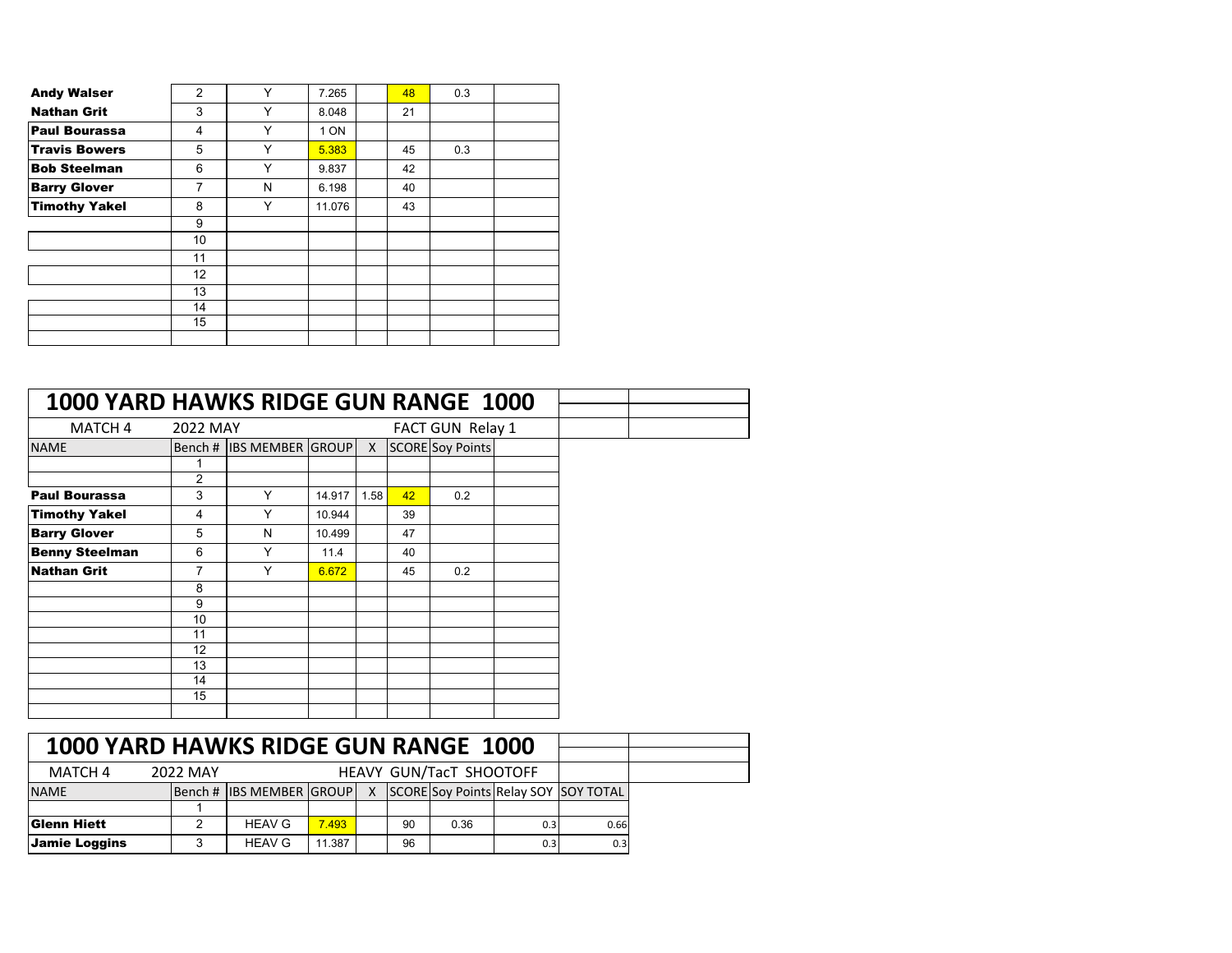| <b>Timothy Yakel</b>   | 4                 | <b>HEAV S</b> | 18.553 | 40 |      | 0.3 | 0.3  |
|------------------------|-------------------|---------------|--------|----|------|-----|------|
| <b>Thomas Steelman</b> | 5                 | <b>HEAV S</b> | 6.836  | 80 | 0.36 | 0.3 | 0.66 |
| <b>Travis Bowers</b>   | 6                 | Tact G        | 5.119  | 45 | 0.21 | 0.3 | 0.51 |
| <b>Andy Walser</b>     | 7                 | Tact S        | 8.754  | 34 | 0.21 | 0.3 | 0.51 |
|                        | 8                 |               |        |    |      |     |      |
|                        | 9                 |               |        |    |      |     |      |
|                        | 10                |               |        |    |      |     |      |
|                        | 11                |               |        |    |      |     |      |
|                        | $12 \overline{ }$ |               |        |    |      |     |      |
|                        | 13                |               |        |    |      |     |      |
|                        | 14                |               |        |    |      |     |      |
|                        | 15                |               |        |    |      |     |      |
|                        |                   |               |        |    |      |     |      |

| <b>1000 YARD HAWKS RIDGE GUN RANGE 1000</b> |                   |                          |        |              |                 |                         |      |                                      |
|---------------------------------------------|-------------------|--------------------------|--------|--------------|-----------------|-------------------------|------|--------------------------------------|
| MATCH 4                                     | 2022 MAY          |                          |        |              |                 | LIGHT GUN/FACT SHOOTOFF |      |                                      |
| <b>NAME</b>                                 |                   | Bench # IBS MEMBER GROUP |        | $\mathsf{X}$ |                 |                         |      | SCORE Soy Points Relay SOY SOY TOTAL |
|                                             | 1                 |                          |        |              |                 |                         |      |                                      |
| Lew Loyd Jr                                 | 2                 | <b>LIGHTG</b>            | $2$ on |              |                 |                         | 0.45 | 0.45                                 |
| <b>Jamie Loggins</b>                        | 3                 | <b>LIGHTG</b>            | 15.695 |              | 40              | 0.45                    | 0.45 | 0.9                                  |
| <b>Jim Groce</b>                            | 4                 | <b>LIGHTS</b>            | 13.03  |              | 12              | 0.225                   | 0.45 | 0.675                                |
| <b>Benny Steelman</b>                       | 5                 | <b>LIGHTS</b>            | 13.681 |              | 20 <sup>°</sup> | 0.45                    | 0.45 | 0.9                                  |
| <b>Paul Bourassa</b>                        | 6                 | <b>FACT</b>              | 15.283 |              | 18              | 0.18                    | 0.2  | 0.38                                 |
| <b>Nathan Grit</b>                          | 7                 | <b>FACT</b>              | 2 on   |              |                 |                         | 0.2  | 0.2                                  |
|                                             | 8                 |                          |        |              |                 |                         |      |                                      |
|                                             | 9                 |                          |        |              |                 |                         |      |                                      |
|                                             | 10                |                          |        |              |                 |                         |      |                                      |
|                                             | 11                |                          |        |              |                 |                         |      |                                      |
|                                             | $12 \overline{ }$ |                          |        |              |                 |                         |      |                                      |
|                                             | 13                |                          |        |              |                 |                         |      |                                      |
|                                             | 14                |                          |        |              |                 |                         |      |                                      |
|                                             | 15                |                          |        |              |                 |                         |      |                                      |
|                                             |                   |                          |        |              |                 |                         |      |                                      |

## **SOY LG HG**

| Name                   | LG    | HG   | Total |
|------------------------|-------|------|-------|
| <b>Timothy Yakel</b>   |       | 0.3  | 0.3   |
| <b>Thomas Steelman</b> |       | 0.66 | 0.66  |
| <b>Glenn Hiett</b>     |       | 0.66 | 0.66  |
| <b>Jamie Loggins</b>   |       | 0.3  | 0.3   |
| <b>Benny Steelman</b>  | 0.9   |      | 0.9   |
| Lew Loyd Jr            | 0.45  |      | 0.45  |
| <b>Jim Groce</b>       | 0.675 |      | 0.675 |